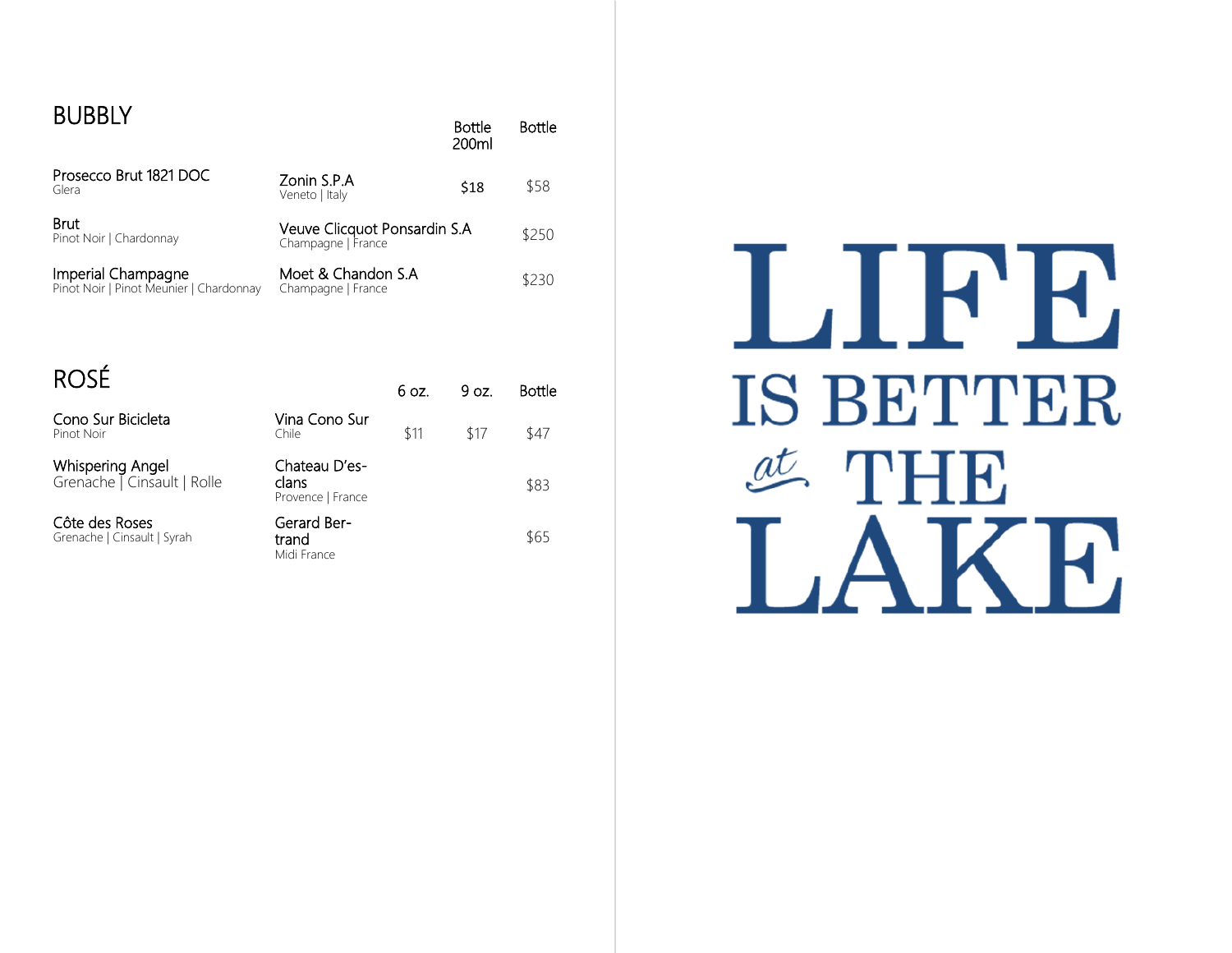#### LAKESIDE COCKTAILS

| Passion Fruit Margarita<br>Casamigos Repasado   Fresh Lime Juice   Passion Fruit  <br>Margarita Salt | \$16 |
|------------------------------------------------------------------------------------------------------|------|
| Wild Muskoka Blueberry Mojito<br>Wild Blueberries   Bacardi   Mint   Raw Sugar   Fresh Lime Juice    | \$14 |
| Duncan Breeze<br>Crown Royal   Peach Schnapps   Cranberry   Pineapple                                | \$12 |
| Tequila Joe<br>Jose Cuervo Gold   Aperol   Fresh Lime Juice   Grapefruit   Soda                      | \$12 |
| Cucumber Martini<br>Grey Goose Citron   Elderflower Liqueur   Lemon   Mint   Cucumber                | \$16 |
| Dark N' Stormy<br>Gosling's Black Seal Rum   Ginger Beer   Fresh Lime                                | \$12 |
| The Bella Contessa<br>Hendricks Gin   Aperol   Sweet Vermouth   Bitters                              | \$15 |
| Grapefruit Julep                                                                                     | \$14 |

Beefeater Gin | Honey Syrup | Fresh Lime | Grapefruit Juice | Mint

#### DRAFT BEER 160z

| Coors Light         | Light Lager | \$9 |
|---------------------|-------------|-----|
| Muskoka Craft Lager | Lager       | \$9 |
| Muskoka Detour      | ISA         | \$9 |
| Muskoka Cream Ale   | Ale         | \$9 |

CANS & CIDERS J

473ml Can

| Heineken                      | \$8.50 |
|-------------------------------|--------|
| Muskoka Brewery Tread Lightly | \$8.50 |
| Belgian Moon Wheat Ale        | \$8.50 |
| Guiness Draft                 | \$8.50 |
| Stella                        | \$8.50 |
| Sol                           | \$8.50 |
| Molson Canadian               | \$8.50 |
| Pommies Cider                 | \$9.00 |
| Strongbow Cider               | \$9.00 |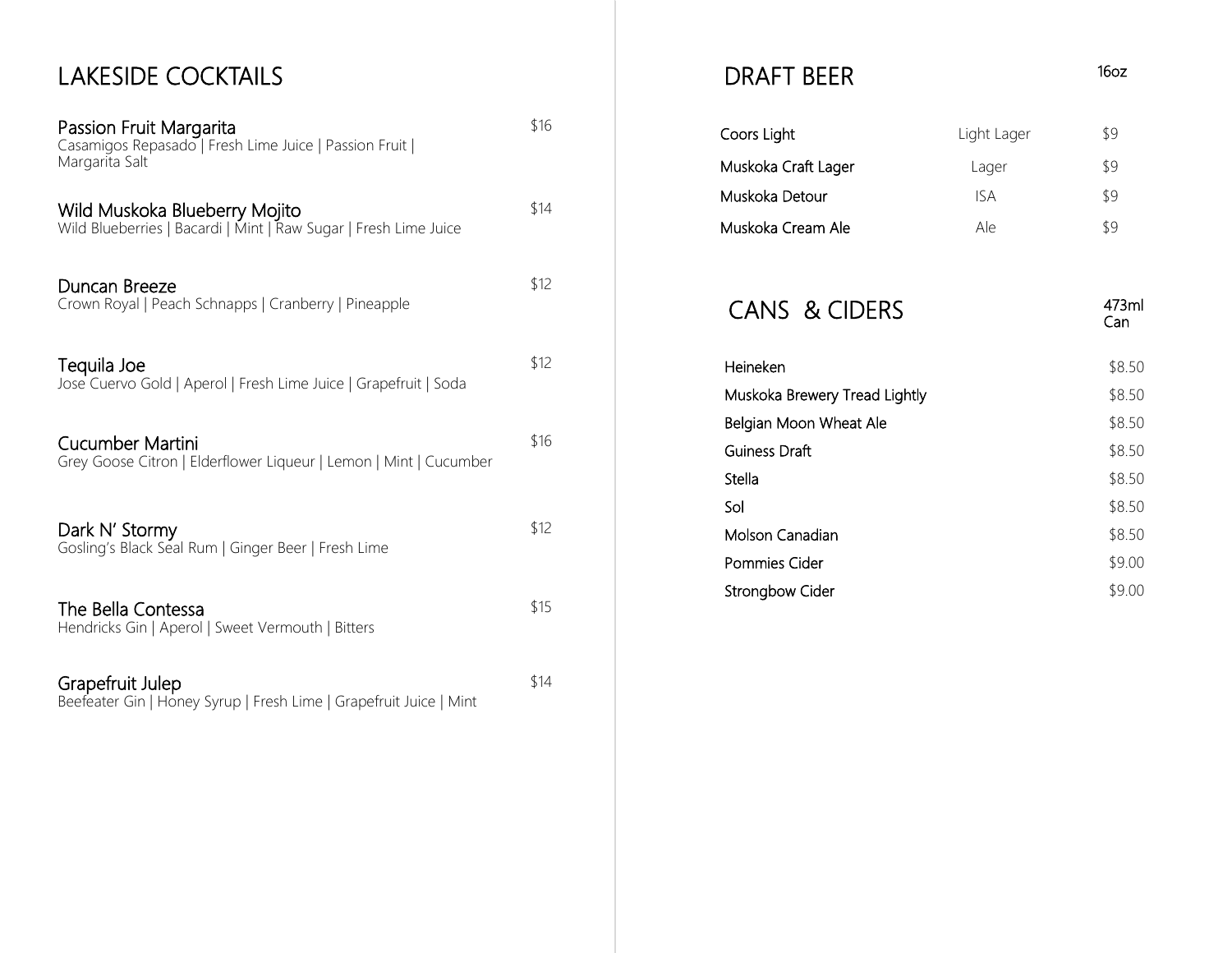### RICKHOUSE Whisky | Bourbon | Scotch

| Crown Royal                                   | Canada     | \$9  |
|-----------------------------------------------|------------|------|
| Forty Creek Barrel Select                     | Canada     | \$9  |
| White Owl                                     | Canada     | \$10 |
| Kavi Reserve Coffee Blended                   | Canada     | \$9  |
| <b>Makers Mark</b>                            | <b>USA</b> | \$12 |
| <b>Bulleit</b>                                | <b>USA</b> | \$11 |
| Jameson                                       | Ireland    | \$9  |
| The Sexton Single Malt                        | Ireland    | \$14 |
| Tyrconnell Madeira Cask Single Malt           | Ireland    | \$18 |
| The Irishman Founders Reserve                 | Ireland    | \$16 |
| Writers' Tears Copper Pot                     | Ireland    | \$15 |
| Chivas Regal 12 Year Old                      | Scotland   | \$13 |
| Grant's Family Reserve                        | Scotland   | \$9  |
| Islay Mist Scotch 8 Year Old                  | Scotland   | \$10 |
| The Famous Grouse                             | Scotland   | \$9  |
| Cardhu 12 Year Old Single Malt                | Scotland   | \$17 |
| Johnnie Walker Black Label Single Malt        | Scotland   | \$15 |
| Johnnie Walker Green Label Single Malt        | Scotland   | \$20 |
| Johnnie Walker Gold Label Reserve Single Malt | Scotland   | \$30 |
| Glenfiddich 12 Year Old Single Malt           | Scotland   | \$17 |
| Glenfiddich 18 Year Old Single Malt           | Scotland   | \$35 |
| Glenfiddich 21 Year Old Single Malt           | Scotland   | \$70 |

#### **WHITE**

1.5 oz

| <b>Private Selection</b><br>Chardonnay<br>Chardonnay | Robert Mondavi<br>California   USA    | \$15 | \$21 | \$60  |
|------------------------------------------------------|---------------------------------------|------|------|-------|
| Pinot Grigio<br>Pinot Grigio                         | Barone Montalto<br>Sicily   Italy     | \$11 | \$16 | \$48  |
| Lighthouse<br>Riesling                               | Pelee Island<br>Ontario   Canada      | \$12 | \$18 | \$50  |
| Matua<br>Sauvingnon Blanc                            | Matua<br>Hawke's Bay   New Zealand    | \$12 | \$18 | \$50  |
| De La Chevaliere<br>Viognier<br>Viognier             | Domaine Laroche<br>Pays d'Oc   France |      |      | \$48  |
| Henry of Pelham<br>Chardonnay                        | Henry of Pelham<br>Niagara   Canada   |      |      | \$48  |
| <b>Family Reserve</b><br>Pinot Grigio                | Peller Estate<br>Niagara   Canada     |      |      | \$38  |
| <b>Charles Baker Picone</b><br>Vineyard<br>Riesling  | Stratus Vineyards<br>Niagara   Canada |      |      | \$115 |
| Santa Margherita<br>Pinot Grigio                     | Santa Margherita<br>Trentino   Italy  |      |      | \$70  |

6 oz.

9 oz. Bottle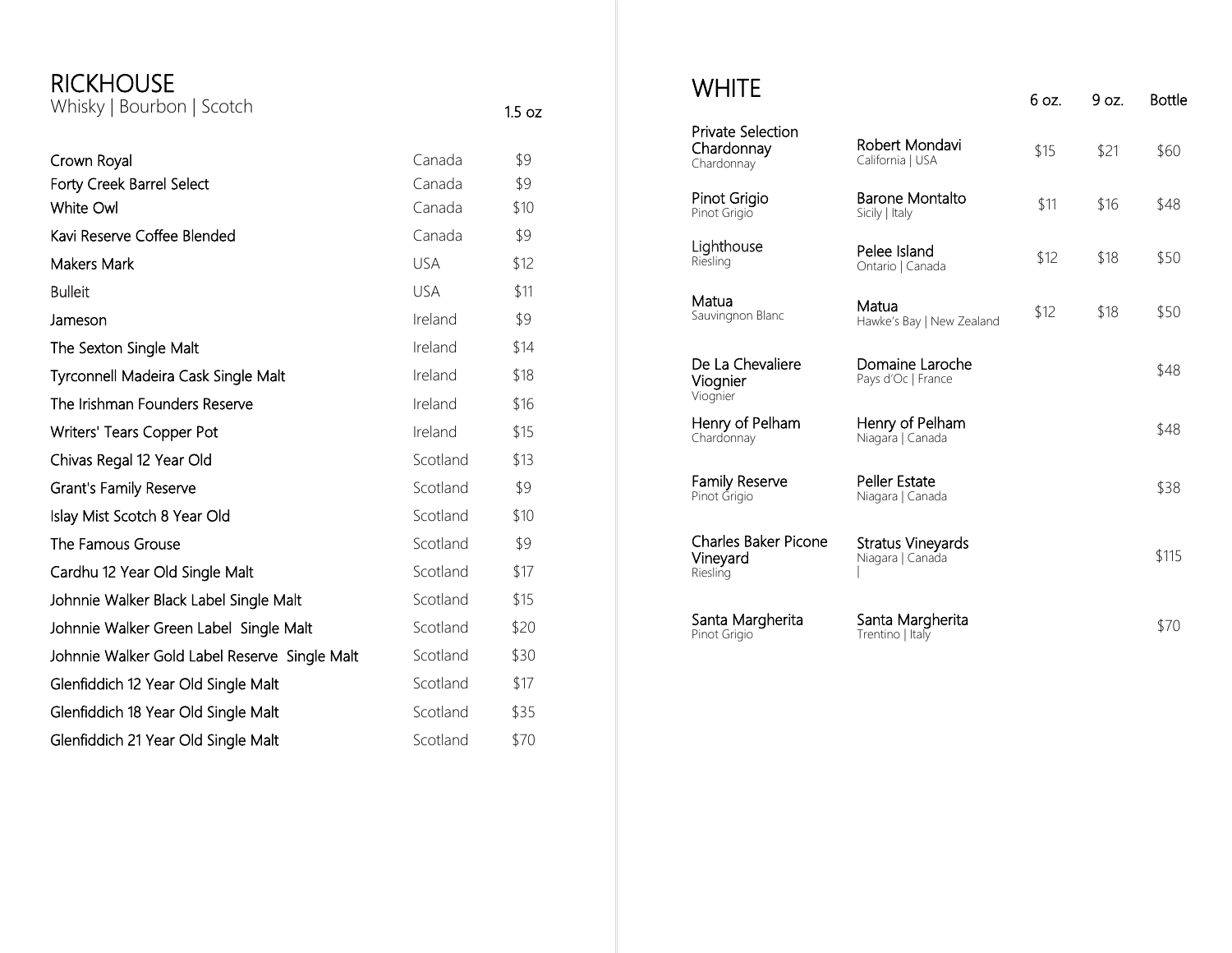| RED                                                                       |                                                                    | 6 oz. | 9 oz. | <b>Bottle</b> |
|---------------------------------------------------------------------------|--------------------------------------------------------------------|-------|-------|---------------|
| The Pavillion<br>Cabernet Sauvignon   Shiraz                              | Boschendal<br>Western Cape   South Africa                          | \$12  | \$18  | \$48          |
| Riserva Chianti<br>Sangiovese                                             | Rocca Delle Macie<br>Tuscany   Italy                               | \$12  | \$18  | \$52          |
| Kim Crawford<br>Pinot Noir                                                | Kim Crawford<br>Marlborough   New Zealand                          | \$15  | \$22  | \$72          |
| La Linda Private<br>Selection<br>Malbec                                   | Leoncio Arizu<br>Mendoza   Argentina                               | \$14  | \$20  | \$57          |
| Merlot Pays d'Oc<br>Merlot                                                | Baron Philippe De<br>Rothschild<br>Saint-Laurent-Médoc  <br>France |       |       | \$48          |
| Private Selection<br>Cabernet Sauvignon<br>Cabernet Sauvignon             | Robert Mondavi<br>California   USA                                 |       |       | \$65          |
| <b>Family Reserve</b><br>Merlot                                           | Peller Estate<br>Niagara   Canada                                  |       |       | \$38          |
| Rodney Strong<br>Sonoma<br>Cabernet Sauvignon                             | Rodney Strong<br>Vineyards<br>California   USA                     |       |       | \$90          |
| Marchesi Di Barolo<br>Nebbiolo                                            | La Tradizione<br>Barola   Italy                                    |       |       | \$160         |
| Clark and Telephone<br>Pinot Noir                                         | Belle Glos Clark & Tel-<br>ephone<br>Santa Barbara   California    |       |       | \$105         |
| Anselme La Fiole Du<br>Pape Chateauneuf-Du-<br>Pape AOC<br>Grenache/Syrah | Maison Brotte<br>Rhône   France                                    |       |       | \$130         |

| VODKA                             | 1.5 oz |
|-----------------------------------|--------|
| Tito's                            | \$10   |
| Belvedere                         | \$14   |
| Grey Goose VX                     | \$28   |
| Grey Goose Cirton                 | \$14   |
| Grey Goose                        | \$14   |
| Kettle One                        | \$11   |
| Smirnoff                          | \$9    |
| GIN                               | 1.5 oz |
| <b>Bombay Sapphire</b>            | \$10   |
| Hendrick's                        | \$12   |
| Tanqueray                         | \$9    |
| Muskoka legendary Dry             | \$10   |
| Beefeater London Dry              | \$9    |
| <b>RUM</b>                        | 1.5 oz |
| Bacardi White                     | \$8    |
| Sailor Jerry Spiced               | \$9    |
| Appleton Estate Extra 12 Year Old | \$12   |
| The Kraken Black Spiced Rum       | \$12   |
| Goslings Black Seal               | \$12   |

#### TEQUILA

| <b>ILQUILA</b>                          | $1.5 \text{ oz}$ |
|-----------------------------------------|------------------|
| Miguel Torres Chile Pisco El Gobernador | \$10             |
| Casamigos Tequila Blanco \ Repasado     | \$17             |
| Patron Silver                           | \$18             |
| Patron Anejo                            | \$28             |
|                                         |                  |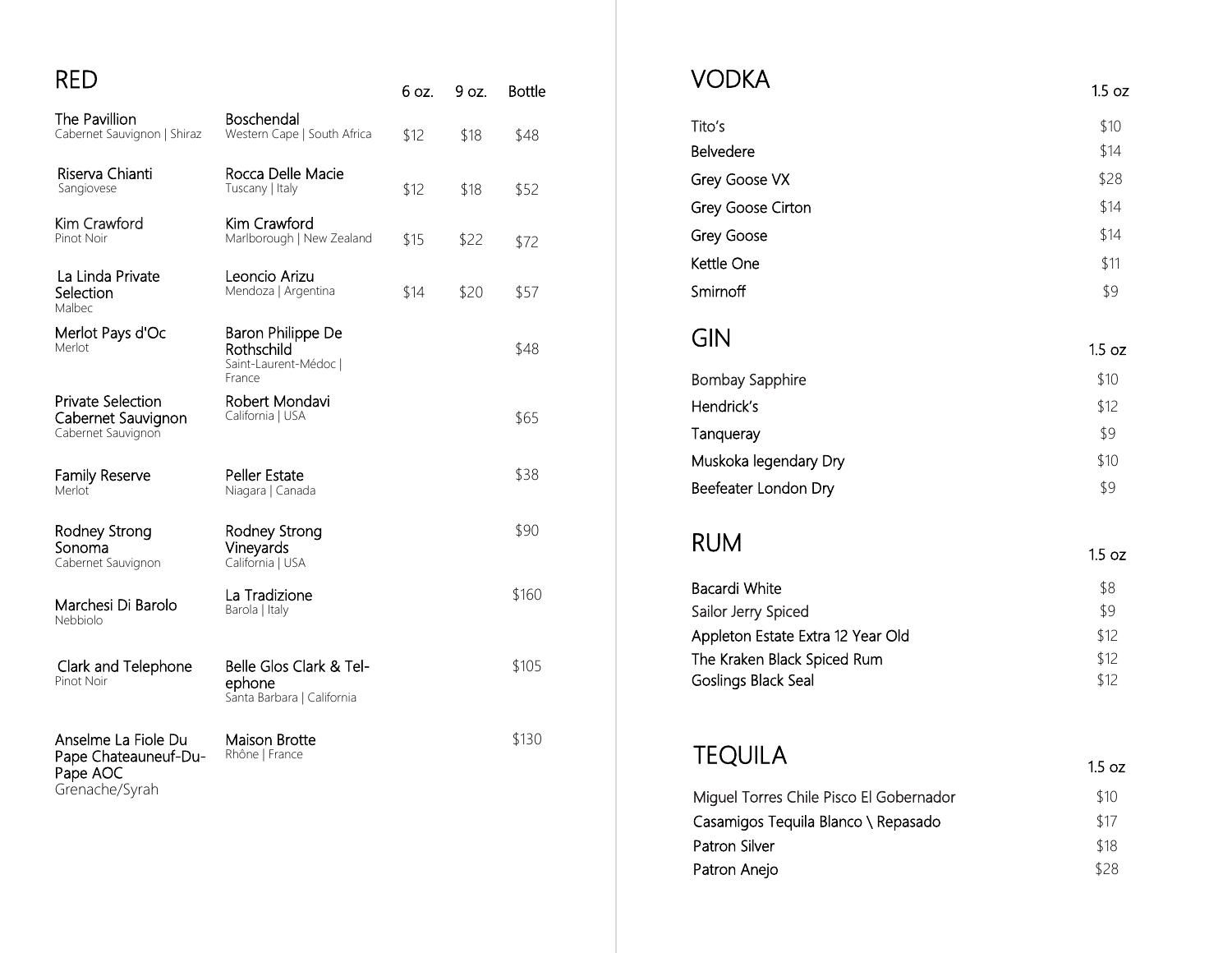# taboo **MUSKOKA**

#### DIGESTIF

| Ramazzotti Sambuca           | Italy    | \$8  |
|------------------------------|----------|------|
| Aperol                       | Italy    | \$9  |
| Disaronno Originale Amaretto | Italy    | \$9  |
| Chambord Royale              | France   | \$12 |
| Grappa Sarpa Di Poli         | Italy    | \$13 |
| Drambuie                     | Scotland | \$13 |
| Lucid Absinthe Superieure    | France   | \$18 |

1.5 oz

1.5oz

3oz

#### CREAM LIQUEUR

| <b>Baileys Original Irish Cream</b> | Ireland      | \$8 |
|-------------------------------------|--------------|-----|
| Amarula Cream                       | South Africa | \$8 |
| Cabot Trail Maple Cream             | Canada       | \$8 |

#### COGNAC & CALVADOS

|                      | $1.5 \text{ oz}$ |
|----------------------|------------------|
| Pays d'Auge   France | \$14             |
| Cognac   France      | \$27             |
| Cognac   France      | \$20             |
|                      |                  |

#### PORT PORT PORT PORT PROPERTY.

| Kopke Fine Ruby Port                   | Portugal | \$9  |
|----------------------------------------|----------|------|
| Taylor Fladgate 20-Year-Old Tawny Port | Portugal | \$26 |